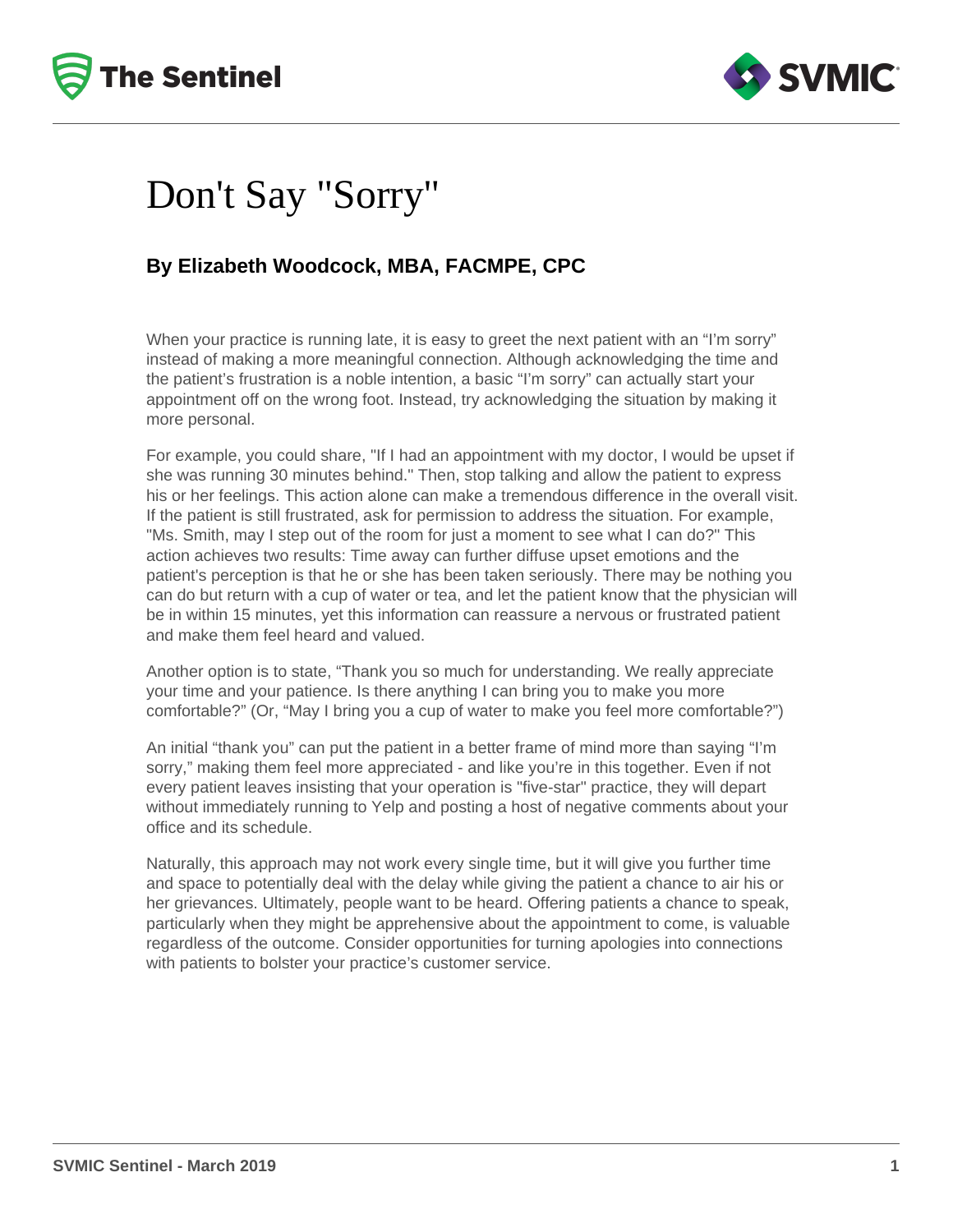# Quality Payment Program: 2019 Adjustments

#### By Elizabeth Woodcock, MBA, FACMPE, CPC

Medicare remittances began arriving for 2019 services in mid-January. Unless an exemption applies, physicians and other eligible clinicians will see a bonus – or penalty – attached to each service. The claim adjustment reason code (CARC) for a positive payment adjustment is CO144; the negative adjustment is designated by CO237. This penalty code is the same one used for failure to comply with Meaningful Use, the Physician Quality Reporting System, and other past programs. Both the positive and negative adjustments are accompanied by the remark code N807, which signals "payment adjustment based on the Merit-based Payment System."

Part B drugs are not subject to the positive or negative adjustment, according to the [Centers for Medicare and Medicaid Services \(CMS\):](https://qpp.cms.gov/about/resource-library) "The payment adjustment won't apply to payments for Medicare Part B drugs or other items and services that are not covered professional services."

However, CMS made a mistake in claims processing, beginning January 1: "Recently, CMS discovered an error in the implementation of the 2019 Merit-based Incentive Payment System (MIPS) payment adjustment; it incorrectly applies payments for Medicare Part B drugs and other non-physician services billed by physicians." [CMS identified the](https://www.cms.gov/Outreach-and-Education/Outreach/FFSProvPartProg/Provider-Partnership-Email-Archive-Items/2019-02-07-eNews.html#_Toc337597)  [issue in early February](https://www.cms.gov/Outreach-and-Education/Outreach/FFSProvPartProg/Provider-Partnership-Email-Archive-Items/2019-02-07-eNews.html#_Toc337597), but the processing of claims continues to reflect the mistaken adjustment. Physicians should be aware that CMS will retroactively correct this error – in other words, they will get their money back. This holds true for those who paid a positive adjustment on Part B drugs – a circumstance that occurred for the majority of physicians participating in the program, including nearly 80 percent of physicians who reached the "exceptional performance" zone. CMS has declared its intention to recoup these mistakenly paid bonuses; they will be extracted from future transactions by automatically deducting the payment from claims.

In terms of the patient's financial responsibility, the payment adjustment is applied to the Medicare paid amount, therefore, it does not impact the portion patients are responsible for paying.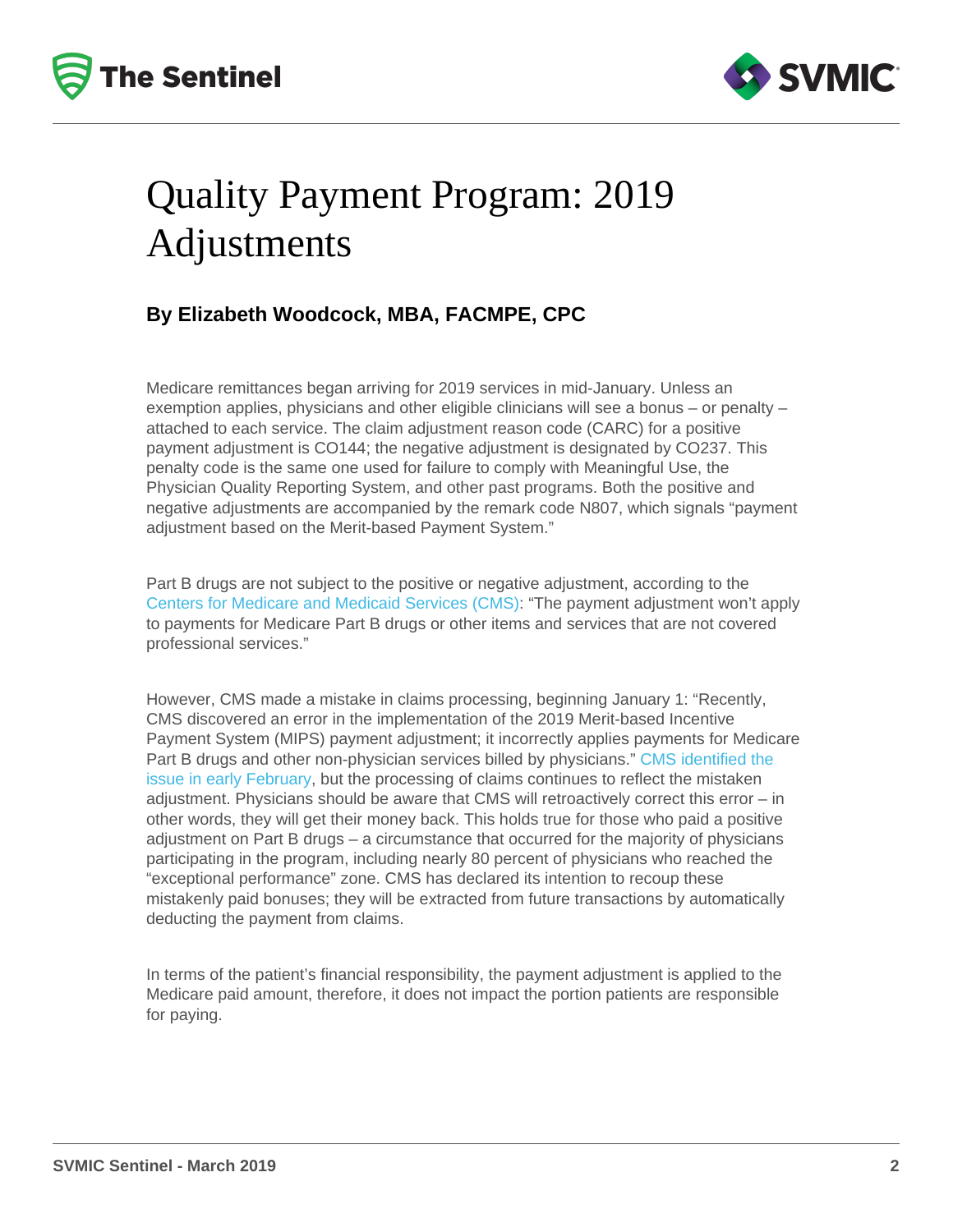If a physician participates with a Medicare Advantage plan(s), the degree of the adjustment, and whether it is extended at all, is not dictated or regulated by CMS. [Per CMS](https://qpp.cms.gov/about/resource-library) , "The Social Security Act prohibits [us] from interfering in payment arrangements between MAOs [Medicare Advantage Organization] and contract clinicians by requiring specific price structures for payment. Thus, whether and how the MIPS payment adjustments might affect an MAO's payments to its contract clinicians are governed by the terms of the contract between the MAO and the clinician".

Adjustments are displaying on Medicare remittances this year for physicians' performance in 2017. Efforts made now will determine your ability to gain an unknown bonus in 2021 – or stave off the Quality Payment Program's 7 percent penalty.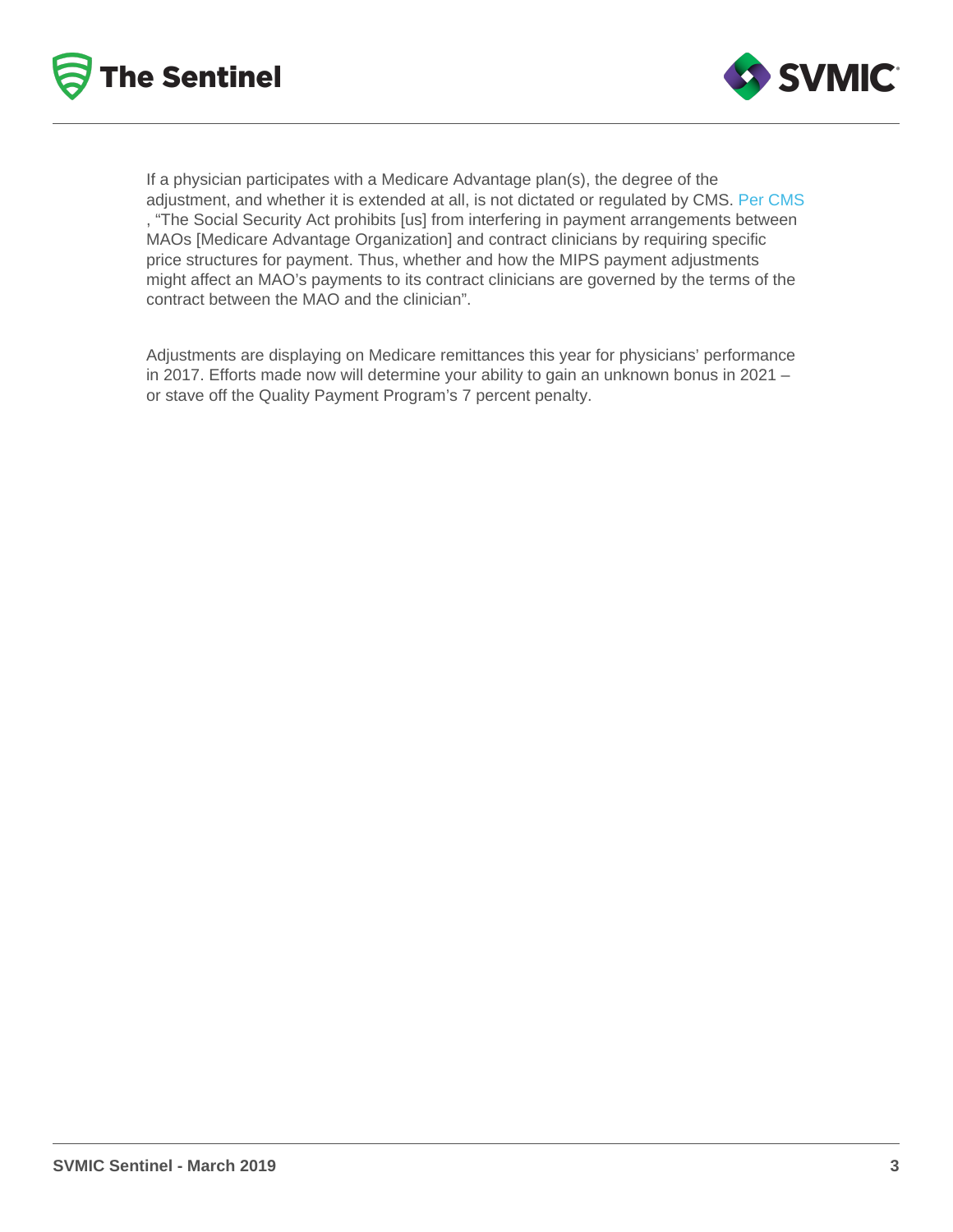# Federal HR Changes May Impact Your **Practice**

### By Elizabeth Woodcock, MBA, FACMPE, CPC

Overtime is common in medical practices, so it is important to understand the regulations associated with it. On March 7, the Department of Labor (DOL) announced an overtime update that could impact your practice. The DOL's proposal raises the salary threshold for exempt employees from \$23,660 to \$35,308 per annum. This increase would shift the number of employees who are required to be compensated on an overtime basis, increasing it to be required to an estimated one million more Americans.

Unless exempt, employees must receive at least 150 percent of their regular pay for any hours worked above 40. This proposal would potentially move employees out of this category, although it's important to note that meeting the salary threshold is only one test. The employee's responsibilities also must comprise primarily of administrative, executive or professional duties. If your practice hasn't done so lately, it's an opportune time to seek guidance from your HR consultant/attorney – and/or to conduct audits of exempt status. We will keep you updated on this hot topic. For more information, see [here](https://www.dol.gov/whd/overtime2019/).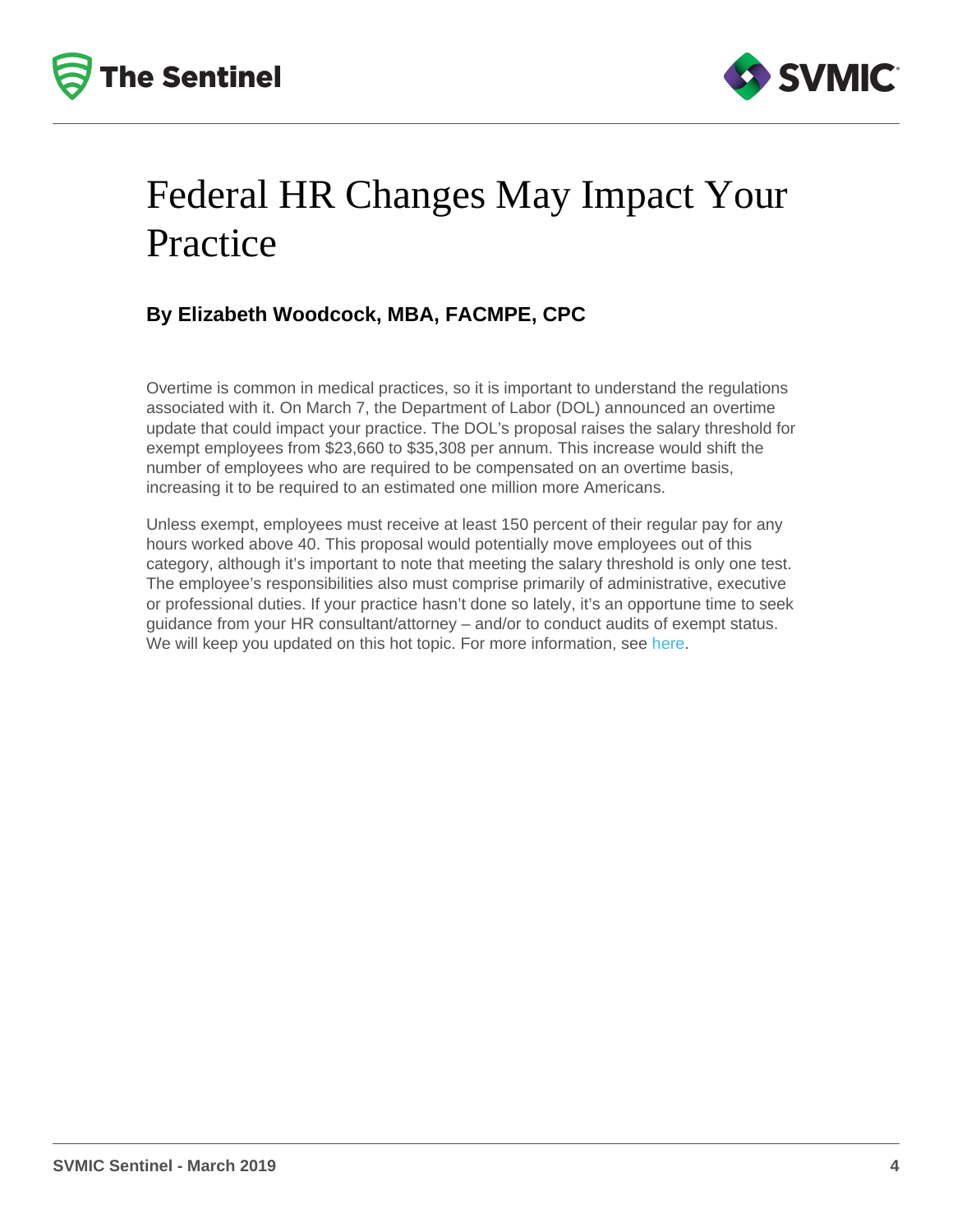# <span id="page-4-0"></span>Communication is in the Eye of the Beholder

### By J. Baugh, JD, CPA

Over the years, SVMIC has emphasized the importance of effective communication as it relates to providing medical care. The physician should attempt to effectively communicate with patients as well as with other healthcare providers. Patients sometimes claim after the fact that they didn't really understand the physician's orders, including what the physician recommended the patient should do as a part of the course of treatment. Communication between physicians is also important. SVMIC has had cases in which physicians reported that, if another physician had better communicated to them the condition of the patient, the course of treatment would have been different. The following case is one in which communication with the patient and with other physicians could have been improved.

Jennifer Smith [\[1\]w](#page-7-0)as a 33-year-old female patient who had a medical history which included a diagnosis of hydrocephalus for which a right ventriculoperitoneal shunt was implanted shortly after her birth. Ms. Smith had shunt revisions at 2 years and at 9 years of age. As a toddler, she was also diagnosed with epilepsy.

Ms. Smith began treatment with Dr. Mark Taylor, a neurosurgeon, and Dr. Edith Russell, a neurologist, in 2013 and 2014, respectively. They practiced in the same large multispecialty physician group. In November 2013, Ms. Smith saw Dr. Taylor for implantation of a Vagal Nerve Stimulator (VNS) to control her seizures. The procedure was performed later that month with no complications. Ms. Smith began seeing Dr. Russell in September 2014 for management of the VNS device and medication management.

In November 2014, Dr. Russell prescribed Ms. Smith an antiepileptic in order to reduce seizure activity. The drug proved effective, but in June 2015 the patient began experiencing blurred vision. Believing it was a side effect of the antiepileptic, Dr. Russell ordered the medication levels checked and instructed the patient to see an ophthalmologist.

In August 2015, Ms. Smith saw Dr. Russell in follow-up and she voiced new complaints of headaches, numbness, and double vision. She stated that she had seen an ophthalmologist who told her there was "something wrong" with her vision, but did not give an official diagnosis. Dr. Russell asked her office staff to request a copy of the patient's ophthalmology records, but this request was accidentally overlooked. Ms. Smith also stated that she had been to the ER twice for her headaches, and that the attending physician had been "worried about her shunt." Dr. Russell again urged the patient to follow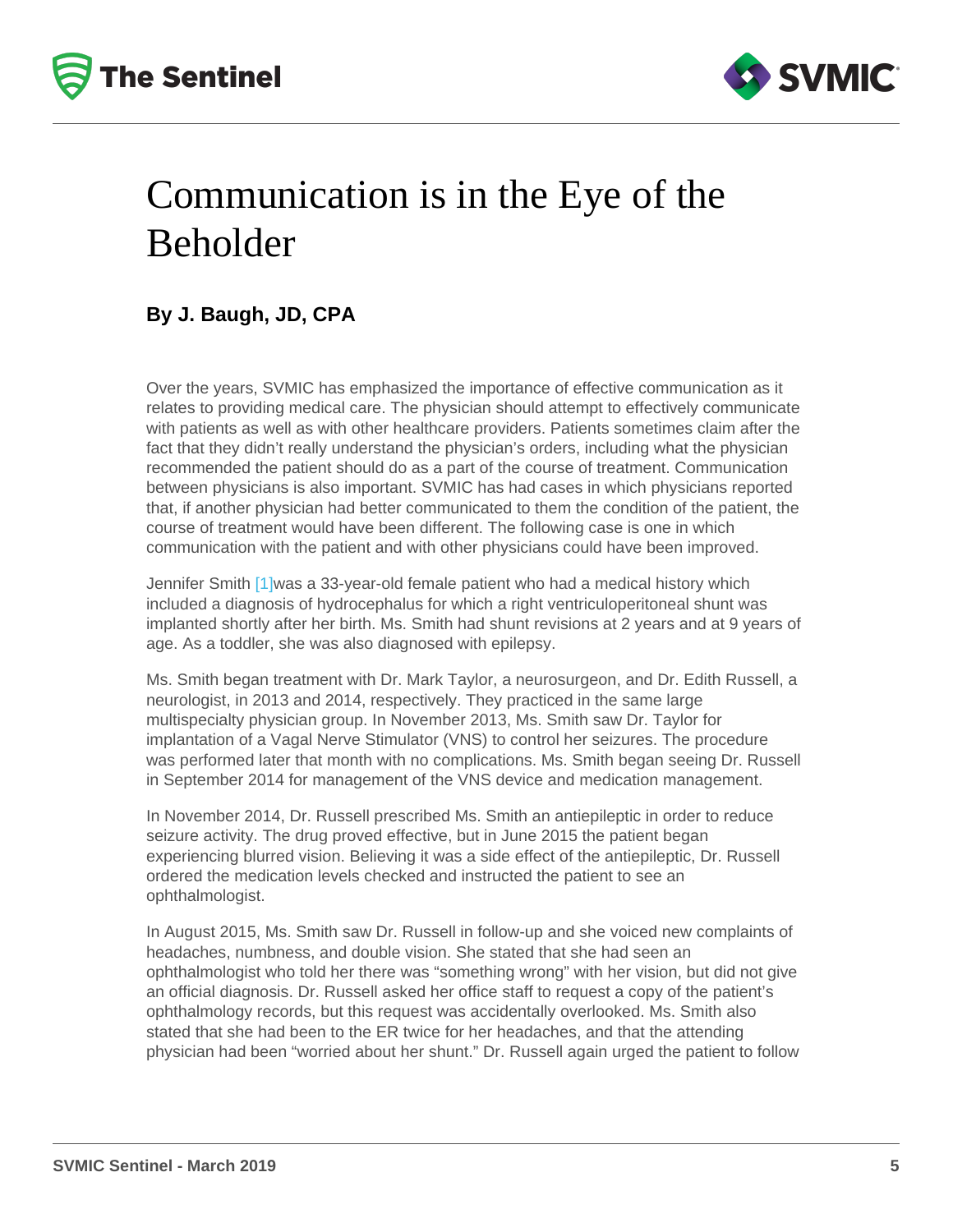



up with an ophthalmologist.

In September 2015, Ms. Smith called Dr. Russell's office and complained of continued headaches. The patient stated she had been to the emergency room due to the headaches and a lumbar puncture had been performed. She reported to Dr. Russell that she was still having headaches when sitting upright. Dr. Russell believed the patient was suffering from low CSF headaches from the lumbar puncture, so she advised Ms. Smith that she needed a blood patch.

Dr. Russell instructed the medical receptionist to schedule the patient for an office visit, blood patch, and labs. However, the medical receptionist could not locate the patient to relay that information or to make an appointment. The details of the communications are not clear, but Ms. Smith's husband called the clinic two days later and told the staff that he was taking his wife to a local hospital to get a blood patch. Dr. Russell thought that a blood patch had been performed, but found out later that it had not.

Soon thereafter, in early October 2015, Ms. Smith was seen again by Dr. Russell because she was nauseous and "passing out." She also had severe headaches with pain radiating down her back, right arm and leg. Dr. Russell performed a fundoscopic eye exam, and a visual field exam, and observed for the first time swelling around the patient's optic discs. She diagnosed the patient with papilledema and ordered an MRI, which showed the shunt in place with no hydrocephalus. Dr. Russell referred the patient to Dr. Taylor for evaluation of the shunt. She again told Ms. Smith she needed to see an ophthalmologist.

Ms. Smith was seen by Dr. Taylor in early November 2015. She voiced new complaints of difficulty walking and increased confusion. Her MRI and a shunt series X-ray were negative, so Dr. Taylor did not recommend surgery except "as a last resort." The next day, Ms. Smith was seen by Dr. Russell. She ordered a CT of the cervical spine to rule out nerve impingement as a potential cause of the headaches, neck pain and numbness. It was normal. The patient admitted she had still not followed up with an ophthalmologist. So, Dr. Russell referred Ms. Smith to Dr. William Miller, an ophthalmologist who worked at the same clinic, to be evaluated for vision issues.

Dr. Miller saw Ms. Smith in early December 2015 and he confirmed the diagnosis of papilledema. He referred the patient to the ER of a local hospital for imaging studies and possible shunt revision. Imaging studies showed the shunt was in good position with no intracranial processes, no disconnection, and no complication. However, given Ms. Smith's symptoms, she was admitted for shunt revision surgery.

Dr. Taylor performed surgery for "likely shunt malfunction" on December 9, 2015. According to Dr. Taylor's operative note and personal reflection, the shunt appeared to be working properly and was not causing any problems. However, a pre-operative MRI showed some sluggish flow; therefore, out of an abundance of caution, Dr. Taylor decided to replace the entire shunt. There were no intraoperative complications and no mention of the shunt malfunctioning. After the uncomplicated shunt replacement, Dr. Taylor told the family that he had cut the old shunt in two places to remove it; they later claimed that he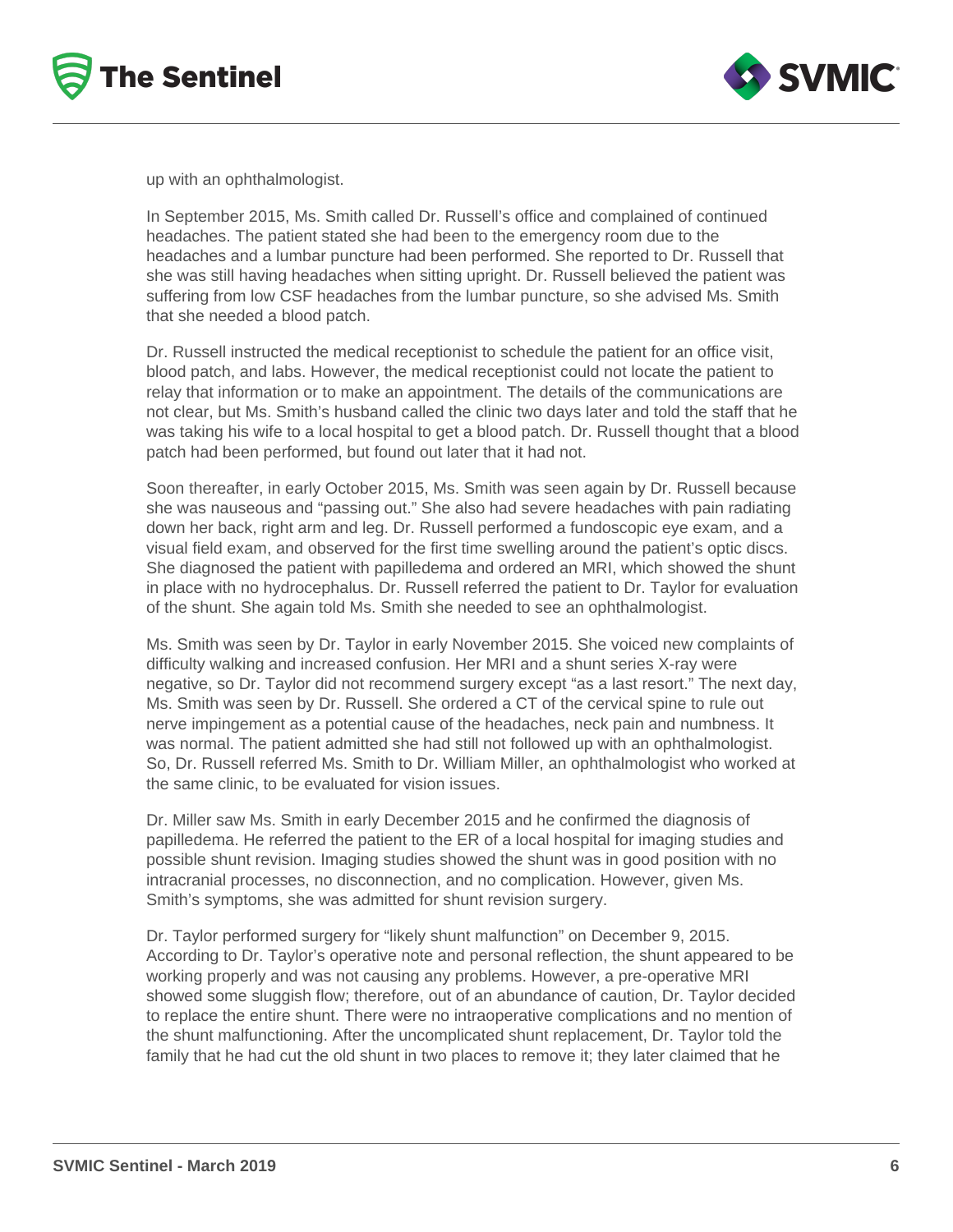



said the shunt was broken in two places.

Ms. Smith recovered well from surgery, and her headaches decreased. However, her vision continued to worsen. As of May 2016, she was almost completely blind in her left eye and had 20/30 tunnel vision in her right eye.

Ms. Smith filed a lawsuit against Dr. Taylor, Dr. Russell, and their clinic. The lawsuit alleged that Dr. Taylor and Dr. Russell failed to timely act upon signs and symptoms of alleged shunt malfunction in October and November 2015, causing the plaintiff to suffer irreversible vision loss in both eyes. The plaintiff's claim against the clinic was that it failed to have proper procedures in place to facilitate communication between physicians and to ensure timely procurement of outside medical records. The plaintiff disclosed a neuroophthalmologist and a neurologist as expert witnesses in the case. Both of the plaintiff's experts were critical of the care and opined the papilledema should have been urgently addressed to prevent loss of vision. The plaintiff also disclosed a practice administrator as an expert witness who stated in her disclosures that the clinic failed to have appropriate policies and procedures or a proper EMR in place to ensure Ms. Smith's relevant ophthalmologic history was known to her providers, to ensure she was timely evaluated by an ophthalmologist, or to facilitate communications between the clinic's neurology and neurosurgery departments. As a side note, after the suit was filed and all of the patient's medical records were obtained through the discovery process, Dr. Russell learned that the patient had seen an optometrist in 2015 – not an ophthalmologist.

Dr. Russell felt the patient's papilledema was a chronic condition rather than an acute condition, which would have been a situation in which time was of the essence. When Dr. Russell made the diagnosis of papilledema, an appointment was made with Dr. Taylor, whose office is across the hall from Dr. Russell's office. Dr. Taylor testified in his deposition that he was not aware of the papilledema diagnosis when he assessed Ms. Smith, and if he had been aware of the diagnosis, he would have referred Ms. Smith to an ophthalmologist.

The defendants had a difficult time finding expert witnesses who were fully supportive of the medical care provided by Dr. Taylor and Dr. Russell. The potential defense expert witnesses felt that Dr. Taylor and/or Dr. Russell deviated from the standard of care by not acting in a timely manner after the diagnosis of papilledema. Another expert thought that the presence of headaches and visual changes should have been considered indicative of a shunt malformation until proven otherwise. Because the flow through the shunt was sluggish, intracranial pressure was building over time.

Our causation defense was bolstered by the fact that Ms. Smith contributed to her injuries by not being cooperative in her care and by self-managing her medications. She failed to see an ophthalmologist as ordered, she failed to take her medications as ordered, and she was generally difficult to get in touch with. She had multiple family members making calls to the office on her behalf, who relayed less than accurate information at times. However, it was undisputed that Ms. Smith's vision loss was most likely caused by papilledema, which was caused by increased intracranial pressure, which caused permanent damage to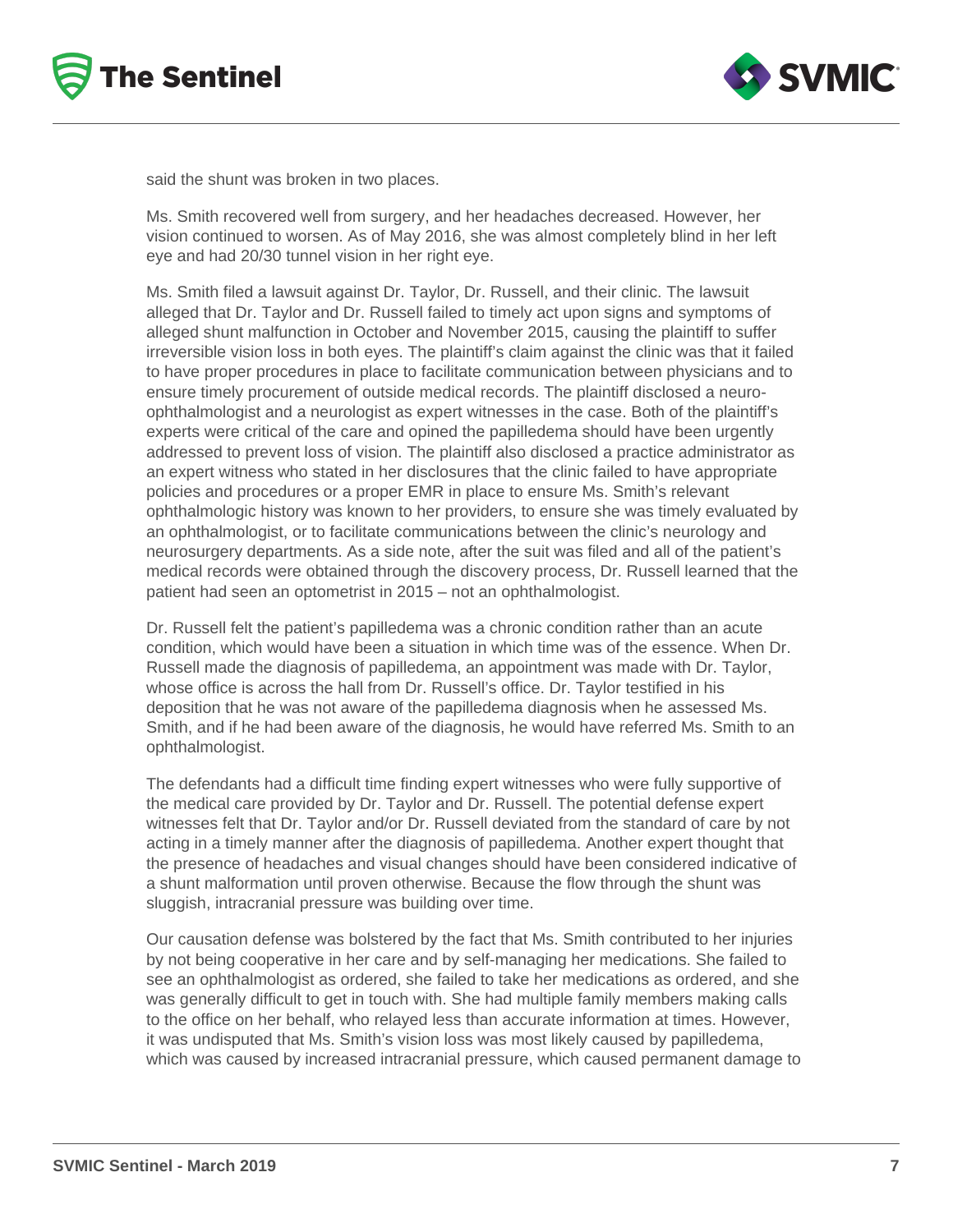<span id="page-7-0"></span>the optic nerves sometime in November 2015.

If the communications between the physicians and the patient and the communications between the physicians themselves had been clearer in this case, the patient's loss of vision might have been avoided. The patient testified in her deposition that she did not know the difference between an ophthalmologist and an optometrist. Explaining the difference in those terms might have improved the patient's outcome. Making the referral to the ophthalmologist within their own clinic in a more timely manner may have improved the patient's outcome. Also, Dr. Taylor testified in his deposition that he did not know of Dr. Russell's diagnosis of papilledema when he began treating the patient. Explaining the reason for the referral to Dr. Taylor might have also improved the patient's outcome. Given the breakdown in communications and the patient's medical condition, a mediation was scheduled to try to resolve this case. A settlement was reached at the mediation. Improved communications with the patient and between the physicians might have improved the patient's outcome and may have avoided the loss payment made in this case.

[\[1\]](#page-4-0) All names have been changed.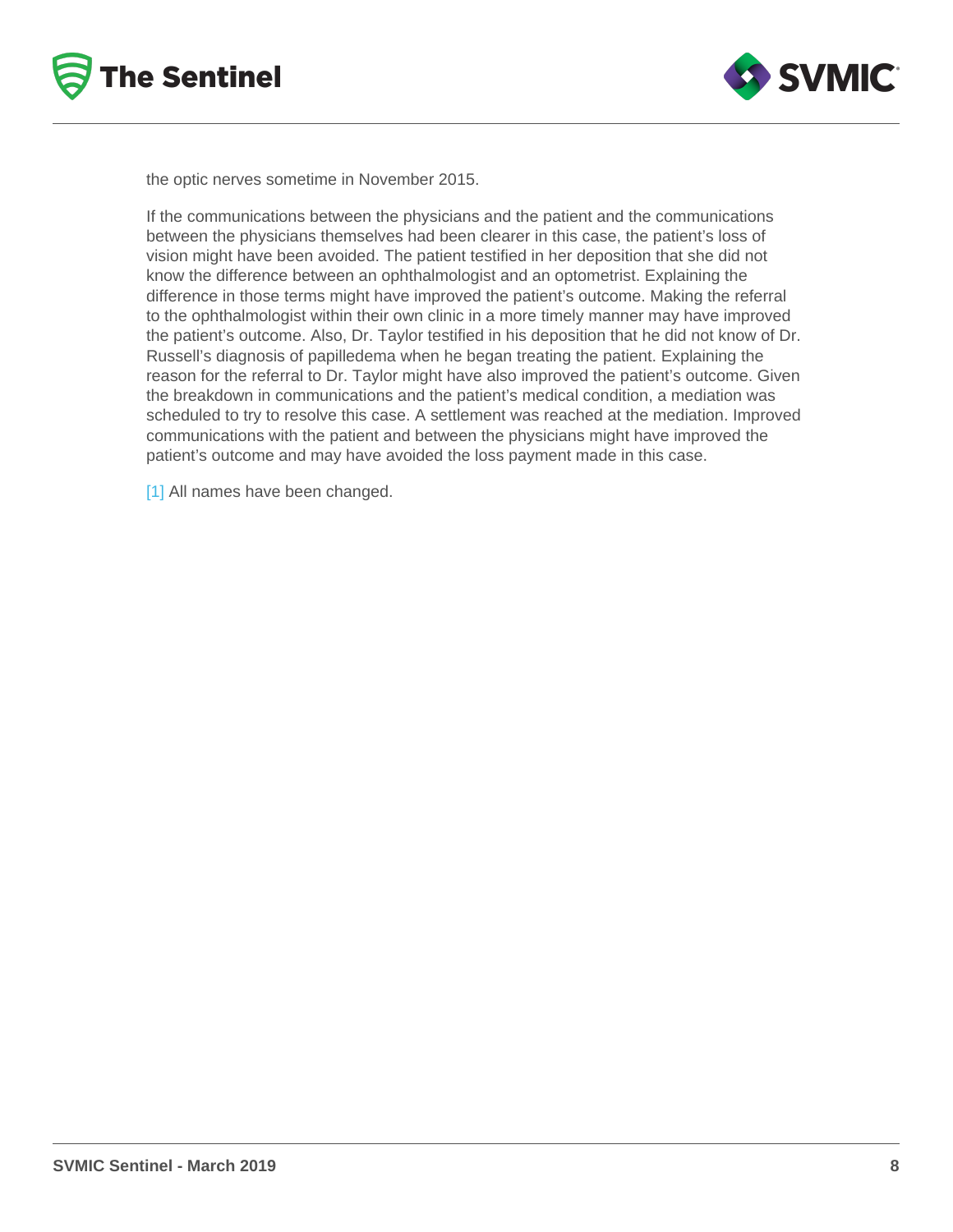



### Potential Risks and Pitfalls of EHR Systems - Part I

#### **By Jeffrey A. Woods, JD**

Electronic communication has revolutionized the care provided within healthcare. The ability to exchange healthcare information electronically and the utilization of electronic health records gives providers the opportunity to provide higher quality and safer care for patients while creating measureable benefits for the organization. Through the use of electronic communications, providers gain opportunities to better manage care for their patients and provide better healthcare by having accurate and complete information about patients available at the point of care. It also enables safer, more reliable prescribing, easier and more accurate diagnosis of patients, promotes complete and legible documentation and allows streamlined coding and billing. Unfortunately, the technology intended to make professional lives easier and provide better patient care is creating new and additional risks for the healthcare provider. This article is a brief overview of some of the most common pitfalls that create potential liability for the practitioner.

To begin, it would be impossible to overemphasize the importance of maintaining complete and accurate medical records regardless of the format. Whether in electronic form or paper chart, the medical record WILL BE the most important piece of physical evidence in a malpractice trial. Therefore, completeness and accuracy are of utmost importance.

One of the primary causes of erroneous records is "digital assists." Every EHR system utilizes digital assists, short cuts designed to improve efficiency and save time. When used properly, they serve their intended purpose. However, if used improperly, the result is a medical record that is inaccurate, incomplete, and unreliable, containing duplicitous carryover information that is often outdated. Although they are known by many names, some of the most popular digital assists/shortcuts are: "templates," "copy and paste," "autopopulation," and "cloned notes."

In some systems, a template may be created based on checking a list of systems. As the patient visit progresses, it may become apparent that the template selected may not be the correct one. In those cases, the provider must make necessary changes to ensure the visit note accurately reflects both the care provided and the practitioner's thought processes. Although it can be helpful to have a template to use as a starting point for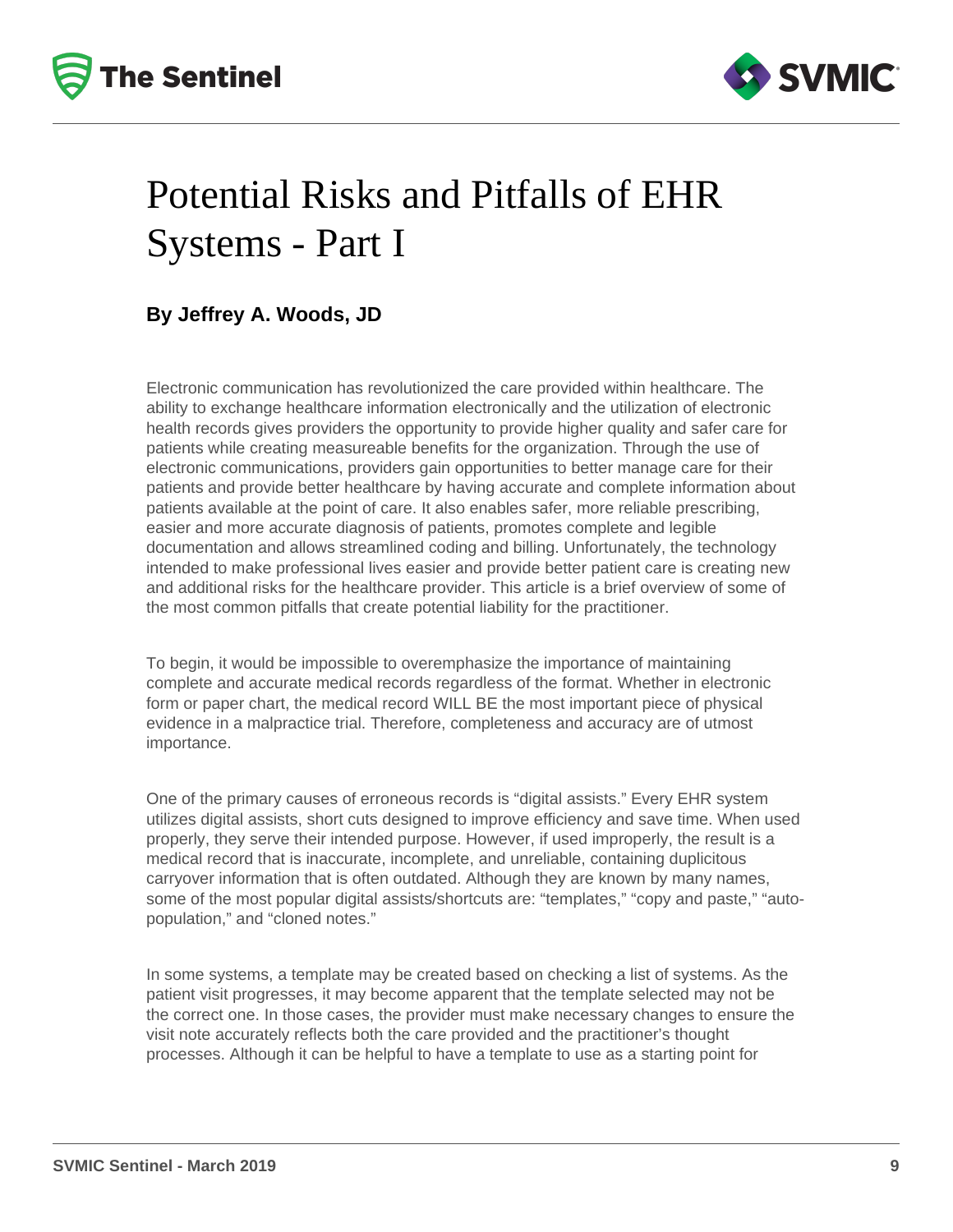



documentation of a patient visit, it can easily lead to over-documentation. Hurriedly clicking checkboxes and failing to deselect boxes can inadvertently result in a two- to three-page office note that includes systems that were not assessed or care that was not provided. This over-documentation can increase liability exposure if it does not accurately reflect what took place.

Similarly, the use of templates or click boxes can create an inaccurate clinical picture, potentially failing to accurately describe the complexity of the patient's condition because of the limitations created within the template itself. Because a template can prompt review of certain systems, or guide the assessment to seek specific findings, some providers may be misled to look for only those findings or diagnoses. As a result, a template can create tunnel vision that makes it easy for the provider to overlook other significant clinical findings, resulting in a delay in diagnosis or treatment of the actual problem.

The copy-and-paste function creates the capability to produce an office note by using a previously documented assessment. While there may be clinical reasons for a practitioner to review the notes from the patient's last visit to determine whether or not symptoms have resolved or worsened, the use of a "copy and paste" capability to create the new note from the old note is fraught with potential problems.

Copying information from a prior note and pasting into a new note can result in notes which are identical for multiple office visits. This is particularly risky for a physical examination where the patient's conditions may have changed since the prior visit and the record does not accurately reflect the complexity of the patient's condition.

Copying and pasting may result in irrelevant over-documentation perpetuating outdated or incorrect information and producing voluminous progress notes that obscure important new information. Copying and pasting entire x-ray reports or lab data into notes only adds to the problem. This practice can further result in entries with errors that are repeated in multiple office notes, becoming 'immortalized'. This is particularly apparent when typographical errors and non-standard abbreviations first used in the initial entry are carried over into subsequent notes. "Auto population", like templates, allows the EHR system to pre-fill information in specific areas of the medical record as a means of creating a short cut or improving the efficiency of the documentation process.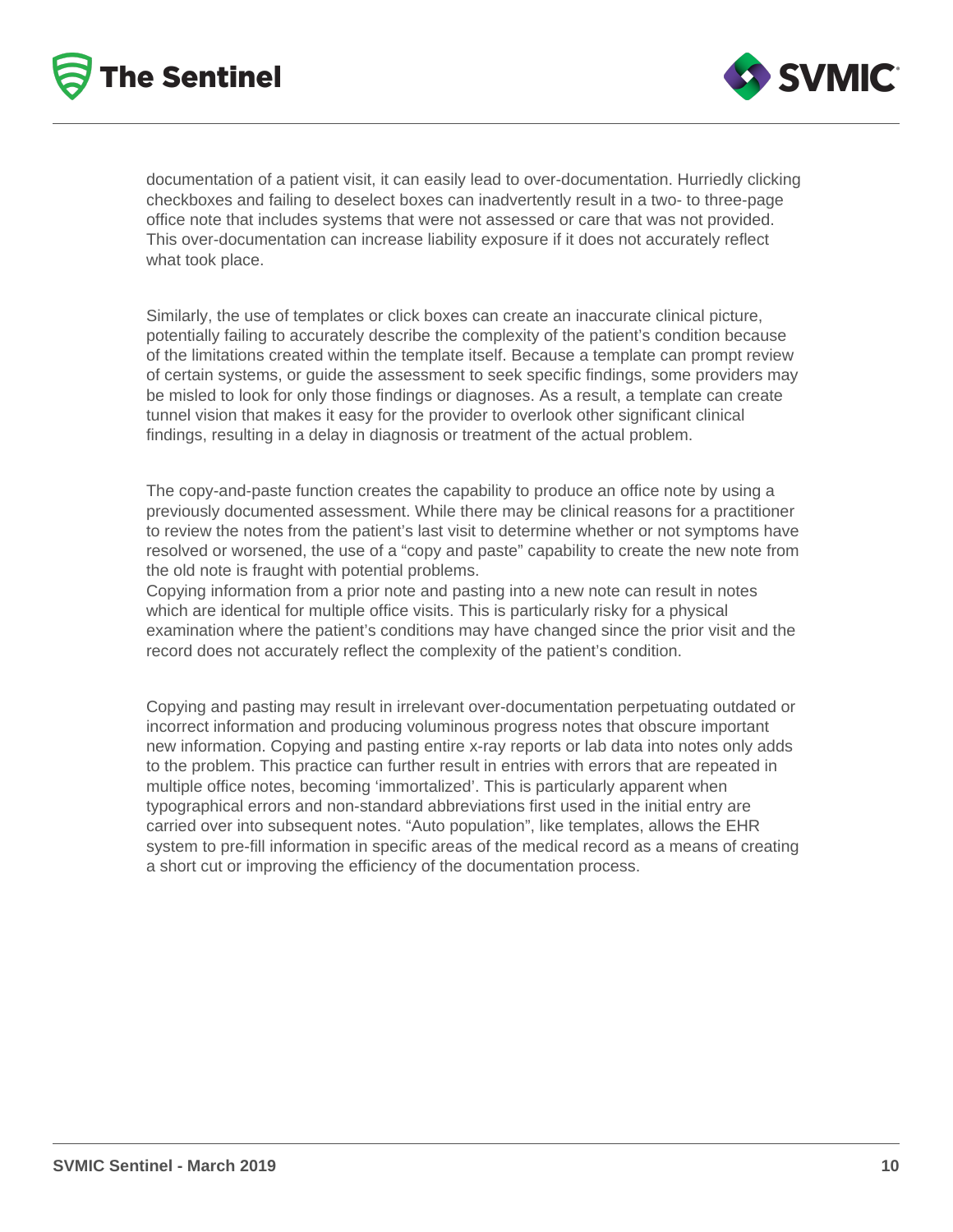



Most EHR systems contain check boxes for the practitioner to use to select symptoms and findings that reflect the patient's condition. These check boxes often are connected to templates. When a template is selected, certain fields in the EHR are automatically filled with the "canned" or pre-selected text. This text can be diagnosis-specific and the checkboxes may be pre-selected based upon the template selected. These autopopulated fields can include both normal and abnormal findings. The physician must make a note to know what information is auto populated so that he or she can review those observations and edit as needed.

Another type of auto population in EHRs occurs when certain fields in the patient's medical record are completed with information from data fields in a previous office visit. This may occur through auto population of the office visit note itself or in specific sections of the record, such as the medical or surgical history.

In order to avoid compromising the integrity of the entire medical record, the provider should be aware of those areas of the medical record that are auto populated and carefully review the office visit notes An inaccurate record may lead to errors in the decision-making process, resulting in an ineffective treatment plan that will be difficult to defend in a court of law. It is very difficult to explain conflicting entries to a jury. When the chief complaint in review of systems is not consistent with the exam and assessment, it appears to be sloppy and the entire medical record is called into question. Some EHRs will not allow editing or correction of entry errors made in progress notes.

While the error may persist in several locations in the EHR, which cannot be edited, upon discovery, it is nevertheless important to create an addendum to correct the error. It should be clearly identified as an addendum with the reason(s) for correcting the error stated. To avoid the appearance of being self-serving, an addendum should not be written after an adverse event and certainly not after a claim has been filed or asserted without first speaking to a Claim Attorney.

Patients and juries alike want to see individualized care. A major problem with digital assists/shortcuts is that, when used incorrectly, they give the appearance of "cookie cutter" medicine and show a lack of attention to the patient. The best way to overcome this in an EHR is by using the patient's own words wherever possible in the documentation. If a patient describes her pain as feeling as if someone stuck an icepick in her, document that in the narrative portion of the EHR in quotation marks as patient described pain as, "feeling as if someone stuck an icepick in her".

The timeliness of the documentation is critical in order to ensure that the information is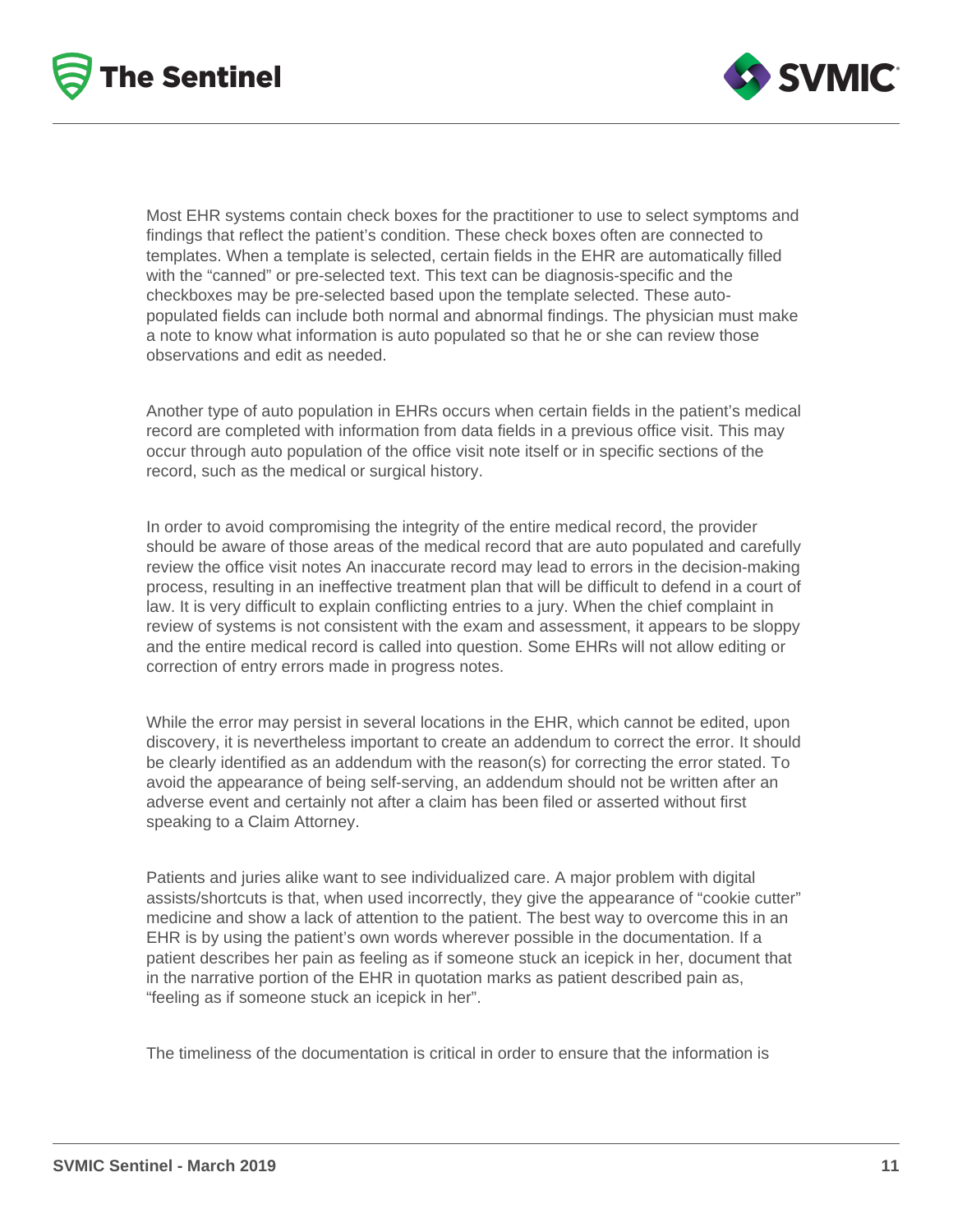



accurate, complete, and does not appear suspect. Office notes and procedure notes should be completed, reviewed, and signed within twenty-four to forty-eight hours. If the notes are not completed contemporaneously, any intervening event between when the patient was seen and the documentation was completed can make the documentation appear self-serving.

From a billing perspective, keep in mind that notes must be completed and signed prior to submission for payment. A problem that often arises with billing is cloned notes. Cloned notes may have entries worded exactly like previous entries, may lack specific individual information, and may give the appearance that every patient visit details the exact same problem, symptoms, and requires the exact same treatment. If notes are audited by CMS or a private payer and appear to be cloned, this may raise red flags about whether the actual care was provided to support the level of coding billed.

If notes are left in an unlocked state in the EHR, potential risk exists because staff or subsequent providers may unintentionally modify the notes. This could affect patient safety due to future treatment decisions based on the incomplete or altered information. Moreover, in the event of a lawsuit, modifications made after the initial visit note may appear inconsistent, self-serving, and create other hurdles with defensibility. In addition, submission of billing prior to the signature and locking of notes may appear fraudulent.

The adoption of a new EHR system almost always requires changes in office/hospital processes and work flows. Couple this with the fact that not all physicians and staff are comfortable with the use of the EHR system, (or that they are required to use different EHR systems at different locations - hospital vs. office, for example) and it may lead to the creation of work-arounds to accomplish the same level of productivity that was achieved prior to the adoption of the EHR system. Unfortunately, these work-arounds may not reflect the "complete picture" and may lead to inconsistent processes, which can be very confusing and frustrating.

Training and consistency is the key to avoiding systems errors. When staff covers for other staff, if not properly trained, they will have varying differences for the same processes that may lead to ineffective tracking, patient notification of test results, and/or follow-up. This could have an end result of a devastating medical error or delay in medical diagnosis. It is important that everyone on the team be trained and familiar with the EHR system and they all use it in a consistent manner.